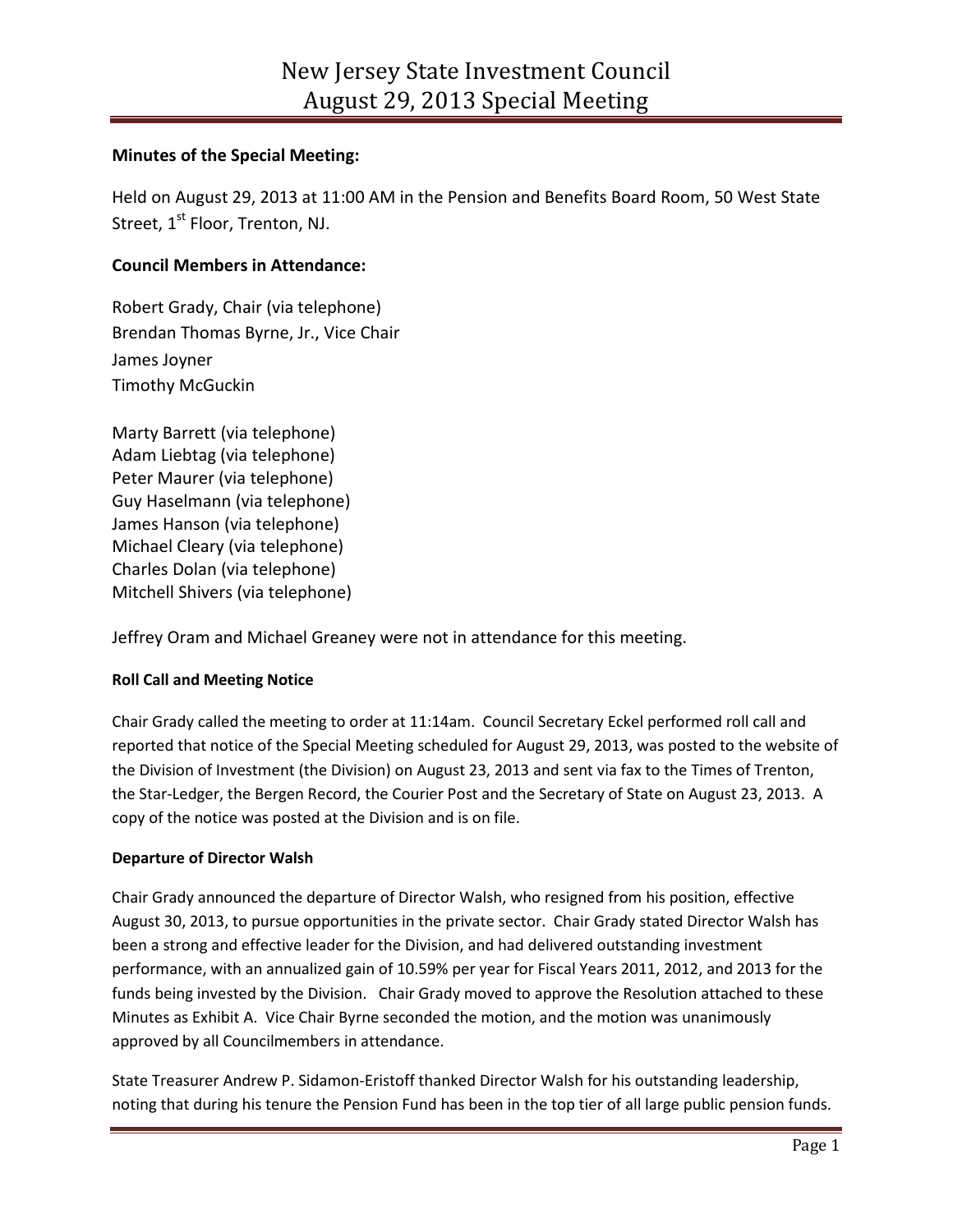The Treasurer stated that it has been a pleasure to work with Director Walsh, and wished him success in the future.

Vice Chair Byrne presented Director Walsh with a token of appreciation for his service from the State Investment Council.

Director Walsh acknowledged the Council's kind words, and noted the role of the Council in the fund's success.

Deputy Director McDonough thanked the State Treasurer, Chair Grady and the full State Investment Council for the opportunity to serve as Acting Director, and offered to make himself available to any Council member who had questions. He also thanked Director Walsh for the opportunity to work with and learn from him.

# **Fiscal 2013 Investment Returns**

Mr. McDonough then discussed the Fiscal Year 2013 returns, stating that the return was 11.79%, which is 83 bps above the benchmark. This is the third straight year the fund has outperformed the benchmark, with a three-year return of 10.6%, which is 140 bps ahead of the benchmark. Chair Grady noted that the fund's diversification has had a positive long-term result.

### **Report on Process to Select a New Director**

Chair Grady stated that the Council hopes to have a new Director appointed by January 2014. He appointed the following Councilmembers to serve on a Search Committee to assist the Council in selecting candidates for consideration by the Treasurer: Chair Grady, Vice Chair Byrne, Councilmember Oram, Councilmember Haselmann, Councilmember McGuckin and Councilmember Cleary. He stated the first phase of the process is to gather resumes, which has already begun and is expected to continue through the end of September. All resumes are to be forwarded to Doug Ianni of Treasury Human Resources. The second phase will be to filter the resumes for the best candidates, and the third step will be to interview semifinalists and finalists, which is expected to be done in November. The Council will then present to the Treasurer its list of one or more candidates qualified for the office of Director. The Treasurer will make the appointment of the new Director.

As a related issue, Chair Grady also reported that Council and staff will be reviewing the Division's compensation structure in order to attract and retain qualified senior investment professionals. Some steps will be possible to take administratively, while others will require Legislative approval. Chair Grady noted that compensation was a key factor in the departures of both Director Walsh and Christine Pastore, former Co-Head of Alternative Investments for the Division and stated the belief that New Jersey needs to take steps to be more competitive with other states in terms of compensation for those that invest its pension funds.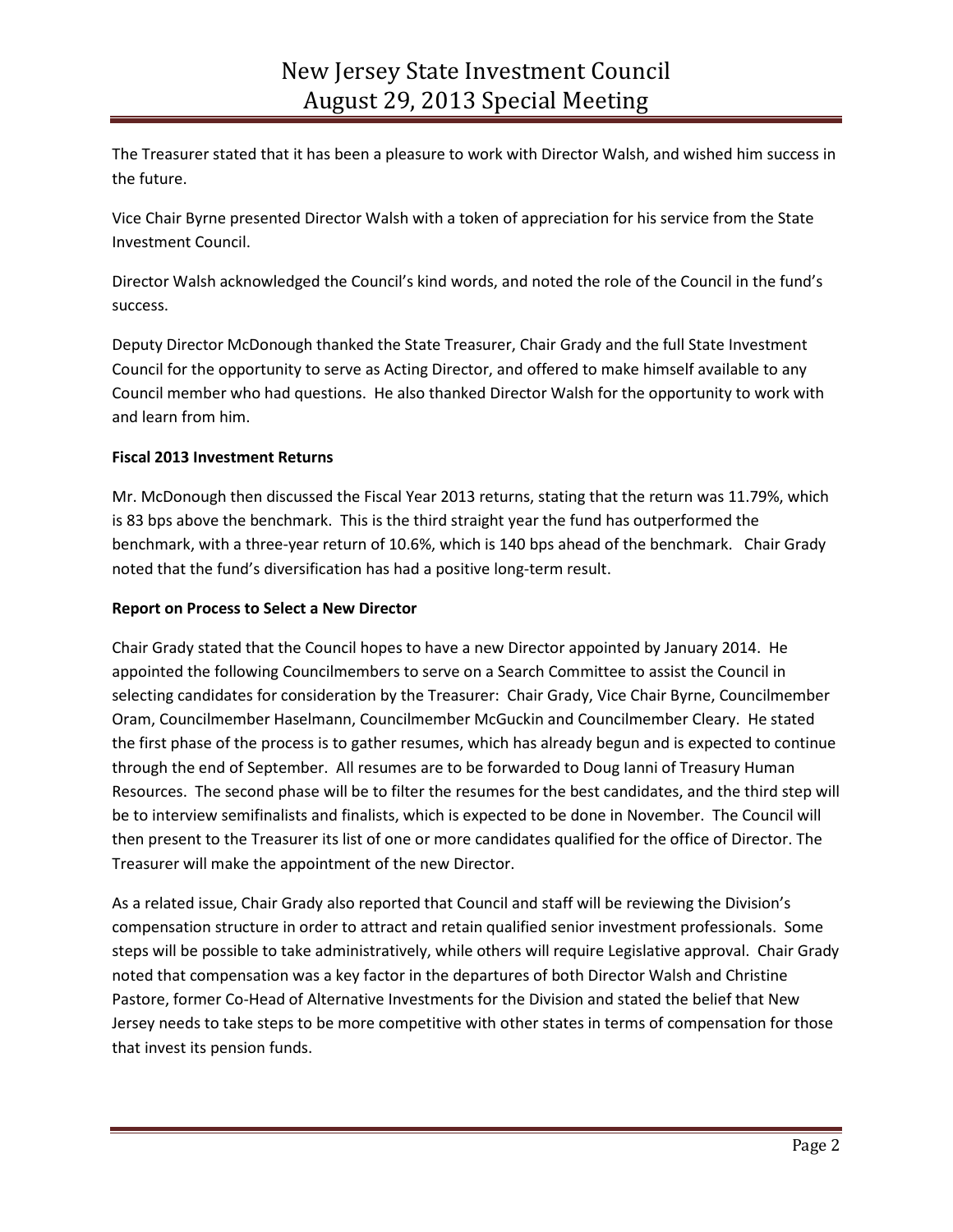Treasurer Sidamon-Eristoff, Vice Chair Byrne and Councilmember Haselmann expressed support for this initiative, and Councilmember Shivers requested additional information on the subject.

### **Public Comments**

There were no public comments.

### **Adjournment**

Councilmember Dolan moved to adjourn the meeting, with Chair Grady seconding the motion. All Councilmembers in attendance voted in favor. The meeting adjourned at 12:02 p.m.